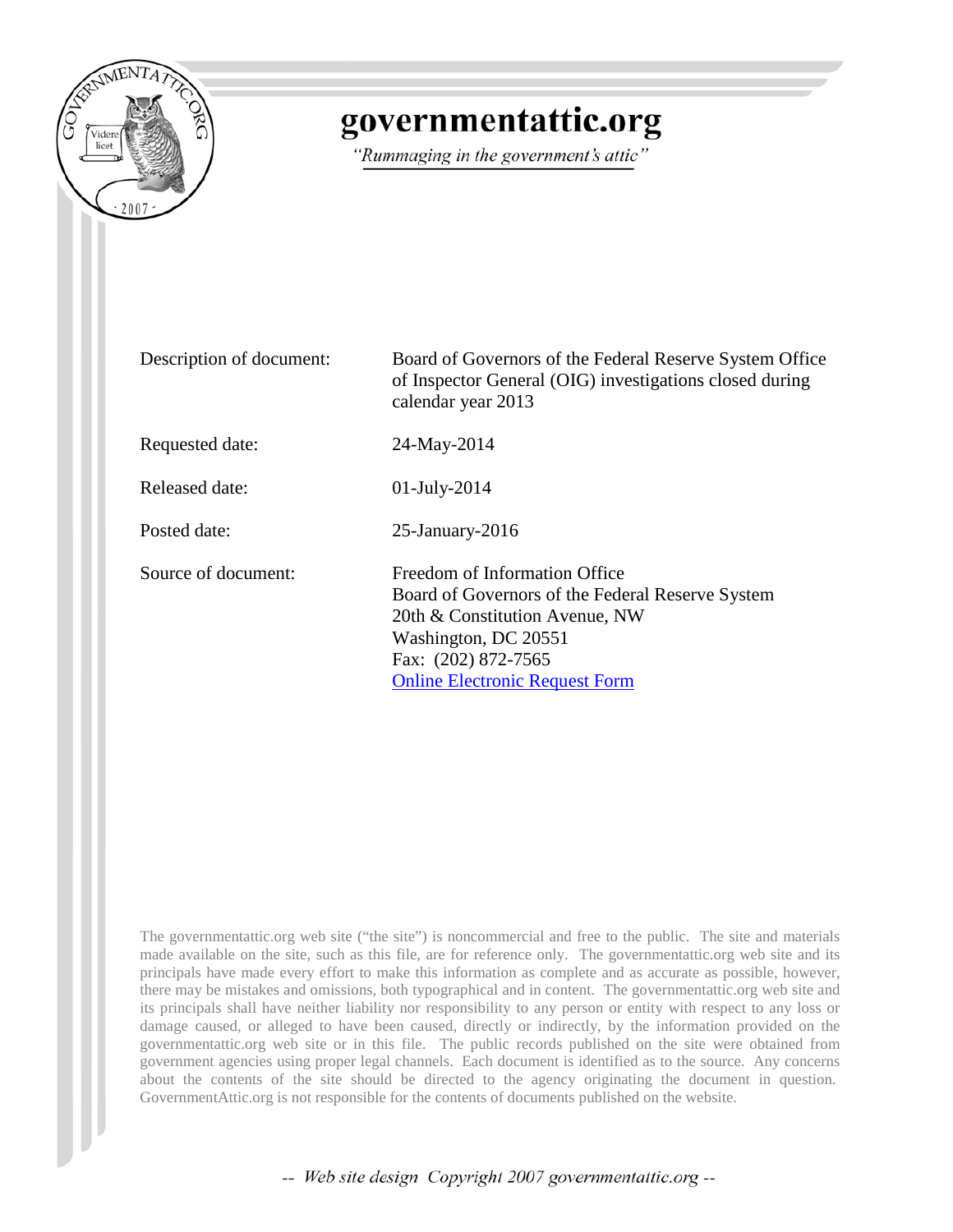

## BOARD OF GOVERNORS OF THE **FEDERAL RESERVE SYSTEM**  WASHINGTON, O. C:. 20551

ADDRESS OFFICIAL CORRESPONDENCE TO THE BOARD

July 1, 2014

Re: *Freedom of Information Act Request No. F-2014-0284* 

This is in response to your letter to the Board's Office of the Inspector General ("OIG") dated May 24, 2014, and received by the Board's Freedom of Information Office on June 13. Pursuant to the Freedom of Information Act ("FOIA"), 5 U.S.C. § 552, you request:

the list of [Office of Inspector General] investigations closed during calendar year 2013. In this listing or printout or spreadsheet, please be sure to include for each closed investigation the case number, the case title or subject and/or description, the closing date and opening date, and any other releasable fields.

Staff searched Board records and made suitable inquiries with OIG staff but did not locate a document responsive to your request. FOIA does not require the creation of records in response to an individual's request for information, however, on a discretionary basis OIG staff compiled the information you requested for release to you. The Board's Freedom of Information Office will provide you with the document you seek under separate cover. Your request, therefore, is granted in full.

Very truly yours,

Rent de V. Fuen

Robert deV. Frierson Secretary of the Board